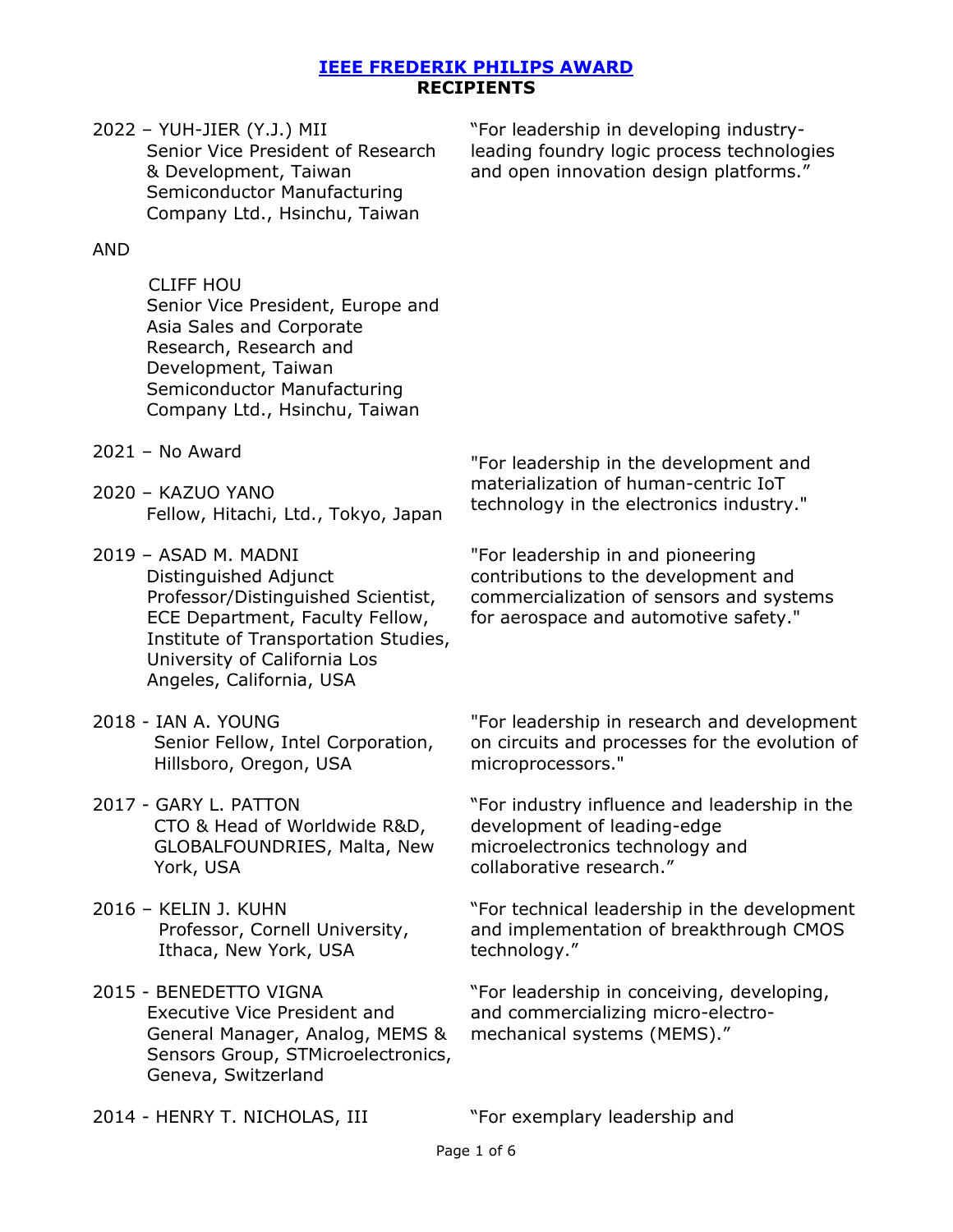| Retired, Newport, CA, USA                                                                                                                               | entrepreneurial vision in the<br>commercialization of communications<br>semiconductors that enable ubiquitous<br>broadband connectivity."                                                |
|---------------------------------------------------------------------------------------------------------------------------------------------------------|------------------------------------------------------------------------------------------------------------------------------------------------------------------------------------------|
| 2013 - WILLIAM M. HOLT<br>Senior Vice President and General<br>Manager, Technology and<br>Manufacturing Group, Intel<br>Corporation, Hillsboro, OR, USA | "For leadership in the development and<br>high-volume manufacturing of leading-edge<br>logic technologies."                                                                              |
| 2012 - CHIH-YUAN (C.Y.) LU<br>President, Macronix International<br>Co., Ltd.,<br>Hsin-Chu, Taiwan                                                       | "For leadership and contributions to<br>research, development and industrial<br>alliances in semiconductor technology."                                                                  |
| 2011 - DIM-LEE KWONG<br>Executive Director, Institute of<br>Microelectronics, Singapore<br>Science Park II, Singapore                                   | "For leadership in silicon technology and<br>excellence in the management of<br>microelectronics R&D."                                                                                   |
| 2010 - JOHN E. KELLY III<br>IBM Sr. VP & Director of Research<br><b>IBM Research</b><br>Yorktown Heights, NY, USA                                       | "For leadership in the development and<br>commercialization of silicon technology and<br>for forging industry-university partnerships<br>for semiconductor research and<br>development." |
| 2009 - SHOJIRO ASAI<br>Executive VP and Member of the<br>Board, Rigaku Corporation,                                                                     | "For leadership in research and development<br>in electron device technologies and their<br>applications."                                                                               |

2008 - GILBERT J. DECLERCK President and Chief Executive Officer, IMEC, Leuven, Belgium

Tokyo, Japan

- 2007 YONG-KYUNG (KENNETH) LEE KT R&D Laboratories, Seoul, Korea
- 2006 LOUIS C. PARRILLO President, Parrillo Consulting, LLC, Austin, TX, USA
- 2005 HIROYOSHI KOMIYA Senior Advisor, Tokyo Seimitsu Co., Ltd

"For leadership in the creation of international R&D alliances in semiconductor technologies."

"For leadership in the management of research and development of broadband networks and the promotion of international collaboration."

"For leadership in advancing CMOS and Bipolar technology through technical and managerial contributions."

"For leadership in R&D and driving international cooperation leading to the next generation of silicon wafers."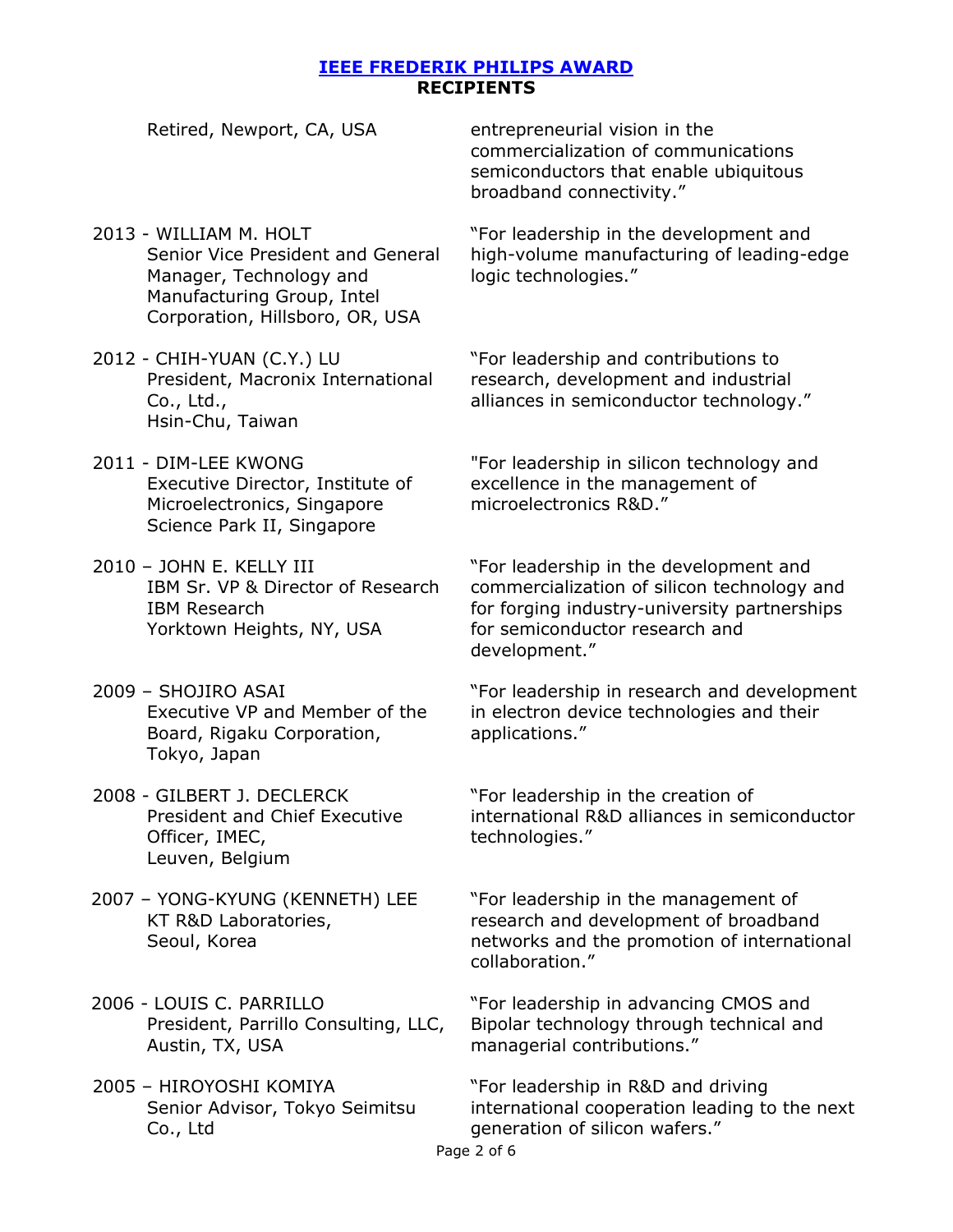Tokyo, Japan

2004 – YOUSSEF ALY EL-MANSY Vice-President of Tech. & Manufacturing Group, and Director of Logic Tech. Development, Intel Corp., Hillsboro, OR, USA

"For leadership in developing state-of-theart logic technologies for high performance/high volume general purpose microprocessors."

2003 - THOMAS ROWBOTHAM Venture Partner, St. Paul Venture Capital, Westboro, MA, USA

"For leadership in advancing satellite, microwave and optical fiber transmission systems and in promoting commercialization and international collaboration in telecommunications research and development."

- 2002 TOSHIHARU AOKI NTT Data Corporation Tokyo, Japan
- 2001 ARUN N. NETRAVALI Lucent Technologies Murray Hill, NJ USA
- 2000 GERALD MICHAEL BORSUK Naval Research Laboratory Washington, DC, USA
- 1999 ROGER J. VAN OVERSTRAETEN IMEC Leuven, Belgium
- 1998 LARRY W. SUMNEY Semiconductor Research **Corporation** Research Triangle Park, NC, USA

WILLIAM C. HOLTON North Carolina State University Raleigh, NC, USA

AND ROBERT M. BURGER North Carolina State University Raleigh, NC, USA

"For leadership of research & development contributing to world-wide advances in digital switching, network intelligence and broadband communications."

"For leadership in research and development leading to rapid deployment of advanced technologies into new communications systems and high-definition television."

"For managerial and technical leadership in directing the creation and transition of new materials and devices into electronic systems."

"For leadership in the creation and management of the Interuniversity Microelectronics Center (IMEC)."

"For leading a pioneering cooperative industry-university research effort in silicon technology."

AND

Page 3 of 6 1997 - ROLAND P.O. HUBER "For outstanding leadership in Pan European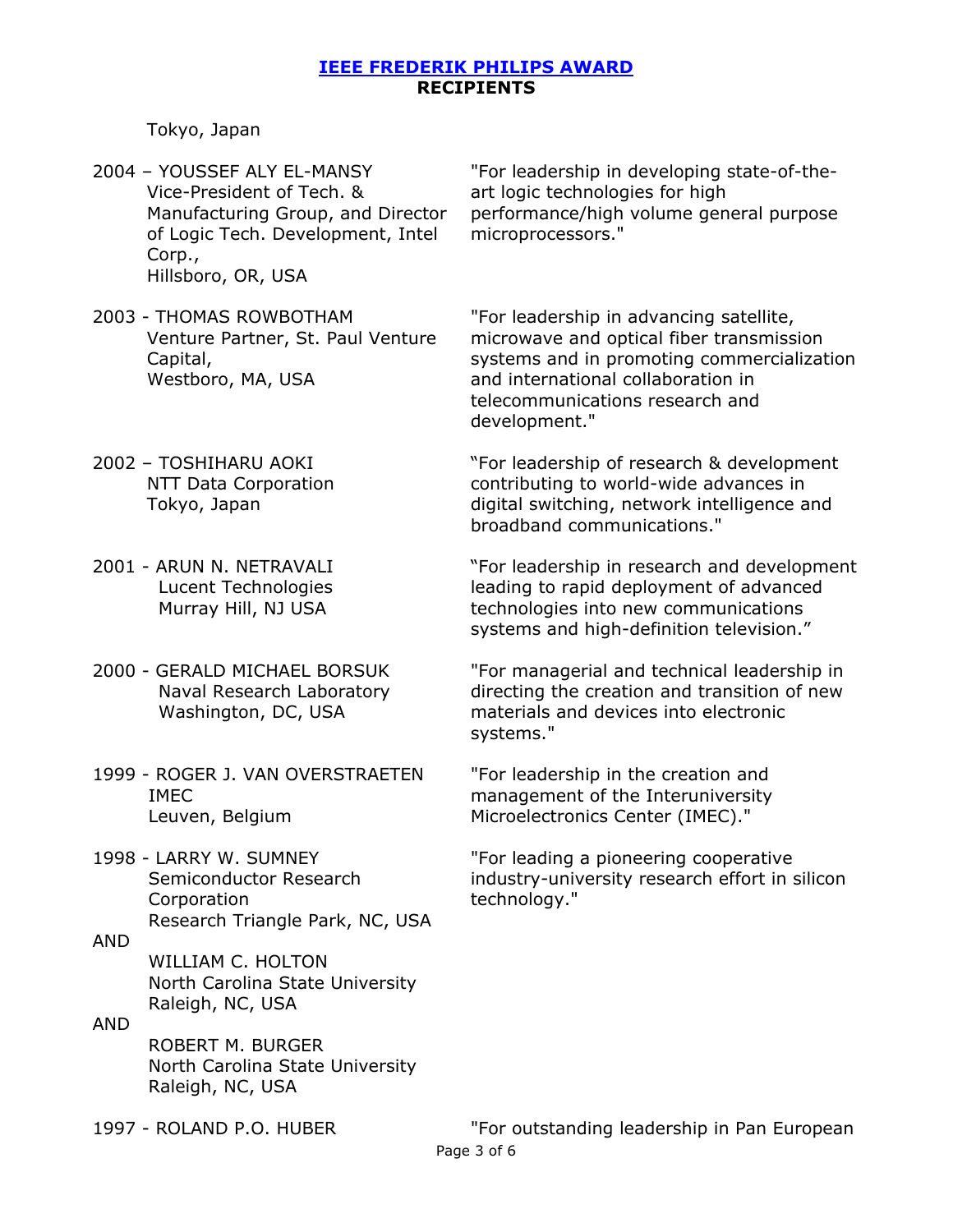European Commission Brussels, Belgium

- 1996 MICHIYUKI UENOHARA (Retired) NEC Research Institute Tokyo, Japan
- 1995 JAMES C. MCGRODDY IBM/T. J. Watson Research Center Yorktown Heights, NY, USA
- 1994 MINORU NAGATA Hitachi Central Research Lab. Tokyo, Japan
- 1993 MAX TIBOR WEISS Northrop Corp. Los Angeles, CA, USA
- 1992 ALAN GERALD CHYNOWETH Bell Communications Research Morristown, NJ, USA
- 1991 GENE STRULL Westinghouse Electric Corp. Baltimore, MD, USA
- 1990 RAJINDER J. KHOSLA Eastman Kodak Co. Rochester, NY, USA
- 1989 KLAUS D. BOWERS AT&T Bell Labs Murray Hill, NJ, USA
- 1988 GEORGE F. SMITH Hughes Aircraft Co. Malibu, CA, USA
- 1987 SOLOMON J. BUCHSBAUM AT&T Bell Labs Holmdel, NJ, USA
- 

research collaboration in communications networks and services."

"For fostering cooperative R&D management and advancement of microelectronics technology."

"For leadership in the efficient and successful transfer of technology from research into products."

"For leadership in research and development of silicon integrated circuits, and fostering international information exchange."

"For leadership in building electronics research and engineering organizations for the development and operation of national security space systems."

"For contributions to industrial research management, and fostering the relationship between research, industry, universities and government."

"For outstanding accomplishment in the management of microelectronics and integrated circuit developments and their applications to aerospace systems."

"For initiating and leading the development of a microelectronics program that led to his company's preeminence in high-density imaging sensors."

"For the management of research and development leading to innovations in solid-state electronics."

"For successful leadership of an industrial research laboratory resulting in innovative contributions in electronics and electro-optics."

"For the management of the development of advanced communications and defense systems."

Page 4 of 6 1986 - WILLIAM C. HITTINGER "For leadership in electronics research and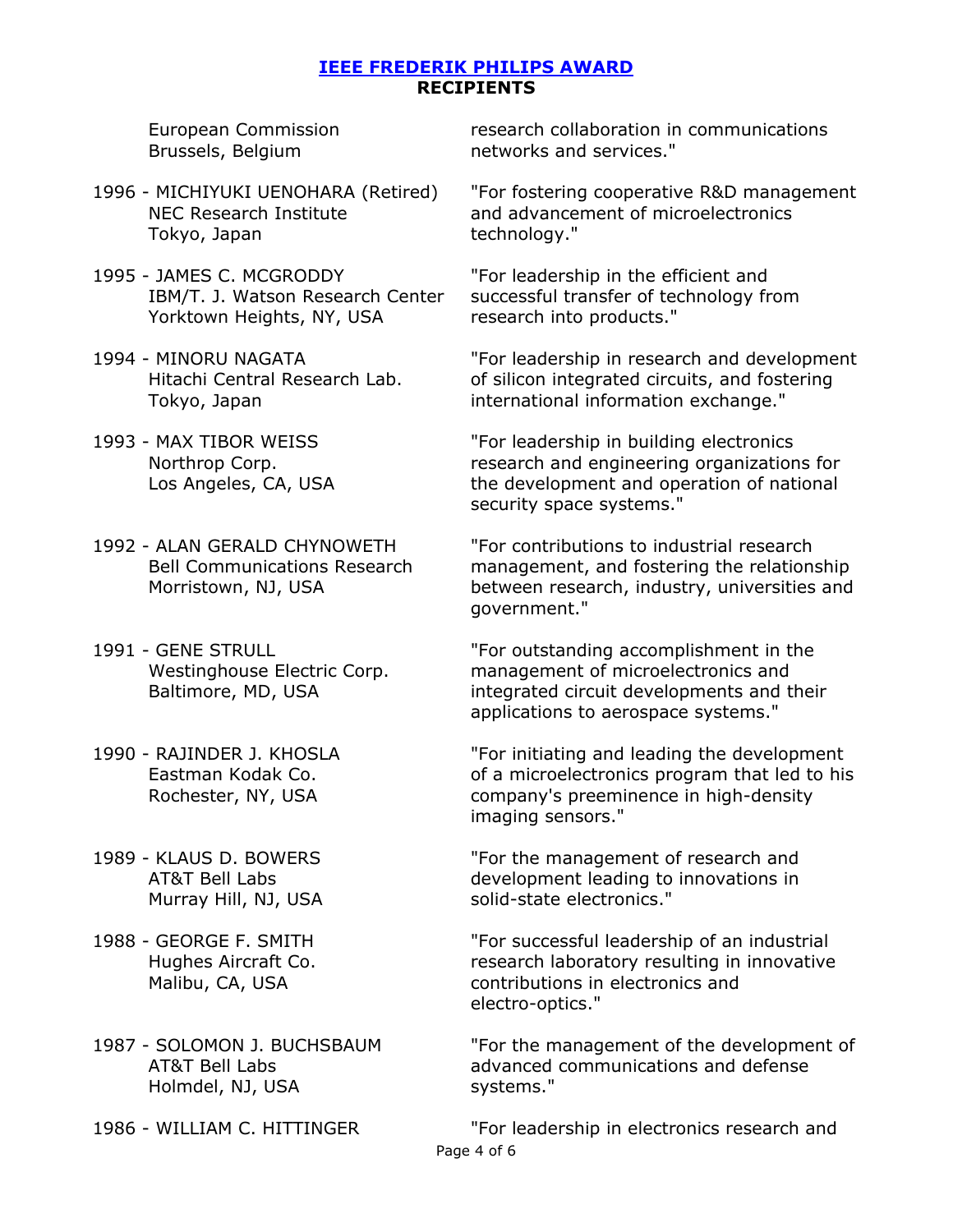RCA Corp. Princeton, NJ, USA

- 1985 GEORGE HEILMEIER Texas Instruments Dallas, TX, USA
- 1984 JOHN K. GALT Sandia Labs. Albuquerque, NM, USA
- 1983 ALLEN E. PUCKETT Hughes Aircraft Co. Los Angeles, CA, USA
- 1982 WERNER J. KLEEN European Space Agency Munich, Germany
- 1981 DEAN A. WATKINS Watkins-Johnson Company Palo Alto, CA, USA
- 1980 WILLIAM M. WEBSTER RCA Labs Princeton, NJ, USA
- 1979 GORDON E. MOORE INTEL Corp. Santa Clara, CA, USA
- 1978 WILLIAM EARL SHOUPP Westinghouse & Nat'l Academy of Engrg. Washington, DC, USA
- 1977 NO AWARD
- 1976 KOJI KOBAYASHI Nippon Electric Co., Ltd. Tokyo, Japan
- 1975 C. LESTER HOGAN Fairchild Corp.

development."

"For innovative accomplishments in the direction of industrial and government research and development."

"For managerial leadership that resulted in the understanding of the physics and chemistry of III-V compounds associated with the concepts of luminescence, of heterostructure devices, and of the molecular beam epitaxial process."

"For foresight and judgment in the management of research and development leading to significant advances in communication satellite systems."

"For technical and managerial roles in the development and manufacture of microwave tubes in Europe."

"For managerial leadership in research and development of traveling-wave tubes."

"For sustained leadership in the management of research and development."

"For effective direction of research and development in silicon integrated circuit technology."

"For organizational ability in managing electronics and nuclear energy research and development, particularly in development of the first submarine atomic power plant."

"For leadership in the management of research, development, and the production of telecommunication and electronic systems."

Page 5 of 6 "For outstanding accomplishments in the management of research and development